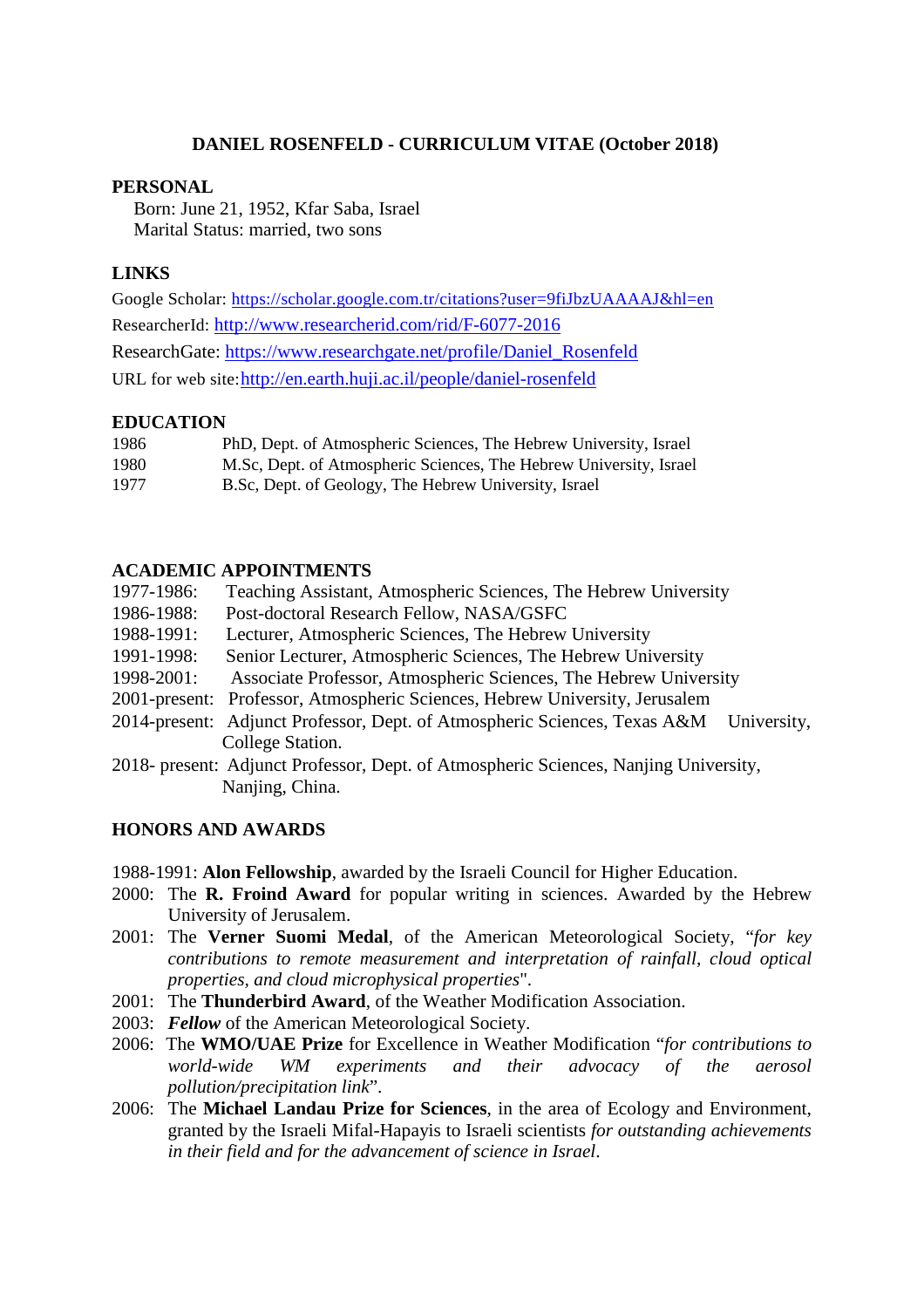- 2007: The **Schaefer Award**, of the Weather Modification Association "*For scientific and technological discoveries that have constituted a major contribution to the advancement of weather modification*"
- 2009: The **Friendship Award**, of the People's Government of China, "*in appreciation to outstanding contribution to the economic construction and society development of China*", in recognition of the cooperation on cloud-aerosol interactions impacts on weather modification.
- 2013: Elected as a Member of "**The European Academy of Sciences and Arts**".
- 2015: The **EMET prize** for sciences, art and culture, awarded "*for his leading research in the field of cloud and rain physics and the effect of natural and man-made aerosols on rainfall levels and distribution*".
- 2015: *Fellow* of the American Geophysical Union "*For seminal advances in discovering and understanding aerosol-cloud-precipitation-climate interactions*".
- 2016: Editors' Citation for Excellence in Refereeing for *JGR-Atmospheres.*
- 2018: The American Geophysical Union **Yoram J. Kaufman Outstanding Research and Unselfish Cooperation Award** "*for his unselfish collaboration in research, his broad influence on atmospheric sciences, and, in particular, for describing the role of aerosol effects on convection and rainfall."*

### **ACADEMIC ACTIVITIES AND COMMUNITY SERVICES**

- 1988- Member, the steering committee of the Israeli Rain Enhancement Program.
- 1988-2000: Member, Science team of NASA's Tropical Rainfall Measuring Mission satellite.
- 1990-1999: Provided scientific guidance to the U.S. Agency for International Development (USAID) on the design, conduct and evaluation of the Cloud Seeding Demonstration Project in Thailand.
- 1994-1996: Provided scientific guidance to the dynamic cloud seeding project, in west Texas, with cloud physics aircraft campaigns.
- 1996: Chairperson of the MEDREP (the Middle East and Mediterranean Rain Enhancement Program) steering committee.
- 1996-1999: Member of the American Meteorological Society's committee for Advertent and Inadvertent Weather Modification.
- 1996-2004: Member, Science team of NASDA (Japanese space agency) ADEOS-2 (Advanced Earth Observing Mission).
- 2000- Member of the applications expert group on nowcasting and very short rang forecasting. EUMETSAT.
- 2003-2008: Member of Integrated Land Ecosystem Atmosphere Processes Study (iLEAPS) science steering committee.
- 2008- Honorary Member of Integrated Land Ecosystem Atmosphere Processes Study (iLEAPS) science steering committee.
- 2005: PI for the aircraft filed campaign in Texas, aimed at testing the impact of hygroscopic aerosols on precipitation development in convective clouds.
- 2005-2006: Representative of Israel in the COST office for Meteorology, the European Commission.
- 2005-2006: PI for the aircraft filed campaign SUPRECIP in February-March 2005 and 2006, validating the satellite inferences of air pollution suppressing precipitation in the Sierra Nevada.
- 2006-2012: Chair of the American Meteorological Society's committee for Advertent and Inadvertent Weather Modification.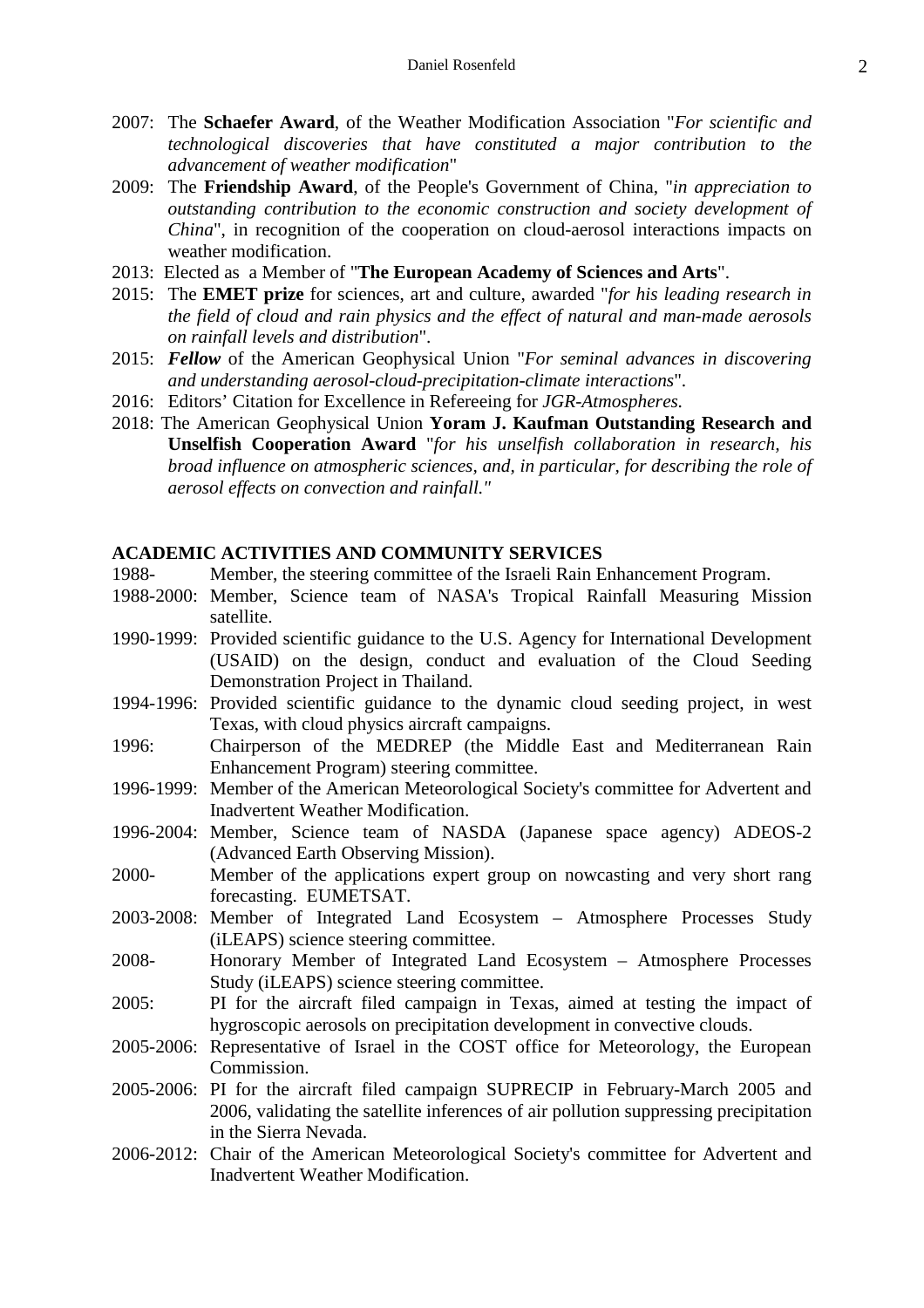- 2007- A visiting member of the Chinese Academy of Meteorology, Beijing, China.
- 2007- Co-founder of the Aerosol-Cloud-Precipitation-Climate initiative, which has been co-sponsored by iLEAPS, IGAC and GEWEX.
- 2008-2013: Member, Advisory Council, European Severe Storms Laboratory.
- 2009-2011: Lead scientist for the aircraft filed campaign CAIPEEX (Cloud-Aerosol Interactions and Precipitation Enhancement Experiment) during the 2009 and 2010 monsoon seasons in India, with the Indian Institute of Tropical meteorology.
- 2009-2012: Chair of the American Meteorological Society (AMS) Committee for planned and inadvertent weather modification. In this capacity lead the writing of policy statements, and convene the AMS conference on planned and inadvertent Weather Modification, held in Seattle on January 2011.
- 2010-2012: Co-chair the Remote Sensing Aerosol-Cloud-Precipitation-Climate initiative, which has been sponsored by the International Space Science Institute, Bern, Switzerland.
- 2010- Science team of CALWATER, and flight scientist for the aircraft campaigns January-February 2011 and 2014, for measuring cloud-aerosol interactions and impacts on precipitation over California, for the California Energy Commission.
- 2010- Founding member and Co-Chair of the Aerosol-Clouds-Precipitation-Climate science initiative, supported by iLEAPS and endorsed by GEWEX and IGAC.
- 2013- Science Steering Committee for the CalWater project 5 year program for research of impacts of cloud dynamic and aerosol interactions on precipitation in California, by aircraft, UAV and ship, funded by NOAA, DOE, NASA and the State of California.
- 2013- Founding member of AEROSAT International Satellite Aerosol Science Network.
- 2016-2018: Member of the International Review Team on the meteorological products of Geo-Kompsat-2A (GK-2A), the second meteorological satellite of Korea.
- 2017- Member of the Advisory Committee of the NSF Center for Aerosol Impacts on Chemistry of the Environment, at the University of California San Diego.
- 2017: Participant in the IPCC scoping team for the 6th Assessment, WG1.
- 2017- PI of the satellites mission of the French and Israeli space agencies for measuring cloud updrafts, lightning, vapor and trace gases: Clouds-µSpectro-Zeous.
- 2018- Lead Author of the chapter in changes in the water cycle in the IPCC  $6<sup>th</sup>$ Assessment, WG-1.
- 2018- Member of the Advisory Committee of the Joint international research Laboratory of Atmospheric and Earth SysTem sciences. (*JirLATEST*), Nanjing University, Nanjing, China.

# **MEMBERSHIPS OF SCIENTIFIC SOCIETIES**

- 1980-present: Member of the Israeli Meteorological Society
- 1988-present: Member of the American Meteorological Society
- 1988-present: Member of the American Geophysical Union
- 2013-present: Member of "The European Academy of Sciences and Arts".